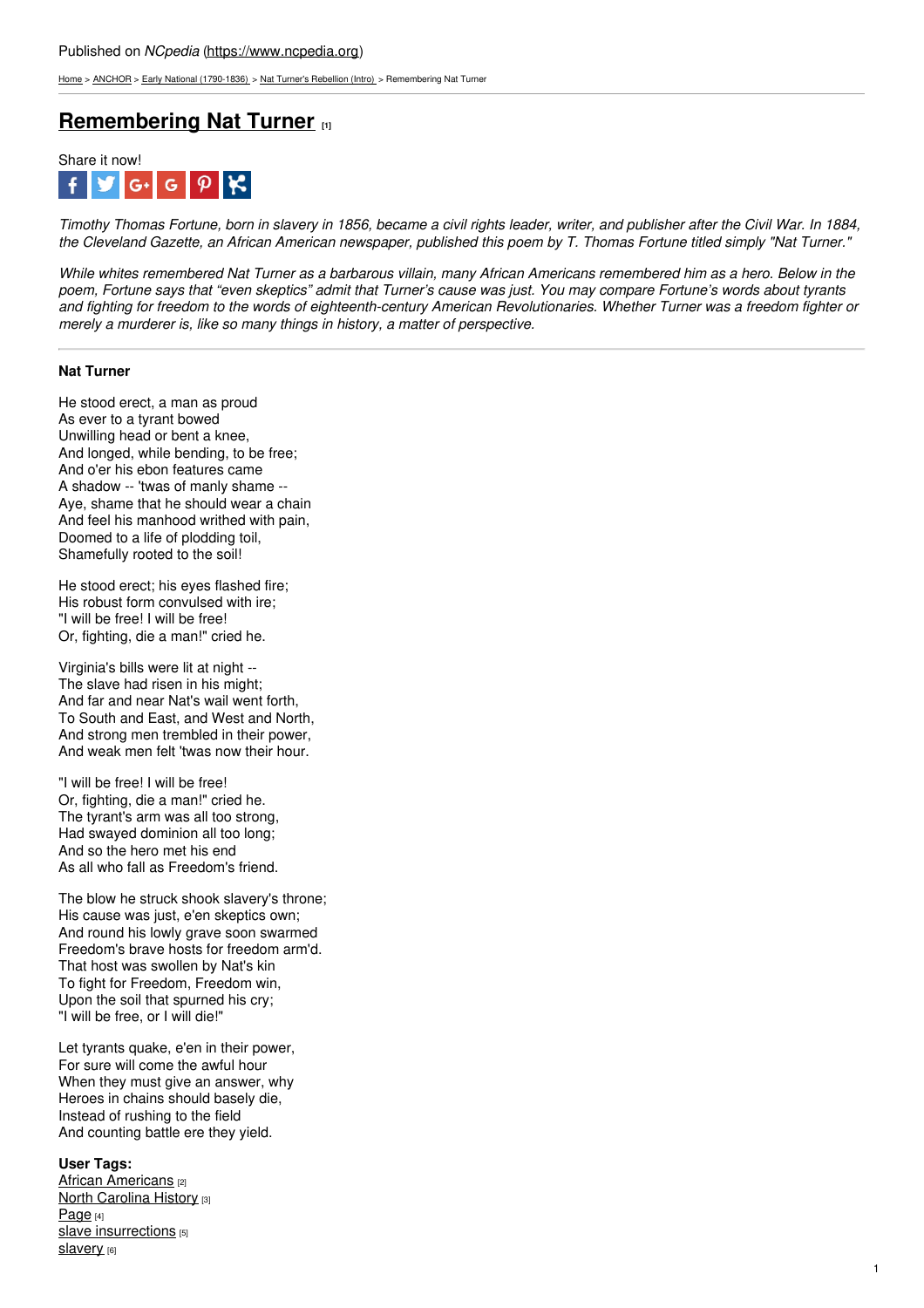r<sub>1 S</sub>tudents [7 <u>[Teachers](https://www.ncpedia.org/category/user-tags/teachers)</u> <sub>[8]</sub> Creative Commons [BY-NC-SA](https://www.ncpedia.org/category/user-tags/creative-commons) [9] **From:** LEARN NC North Carolina History: A Digital [Textbook](https://www.ncpedia.org/category/entry-source/learn-nc)[10] **Copyright Date:** 2009 **People:**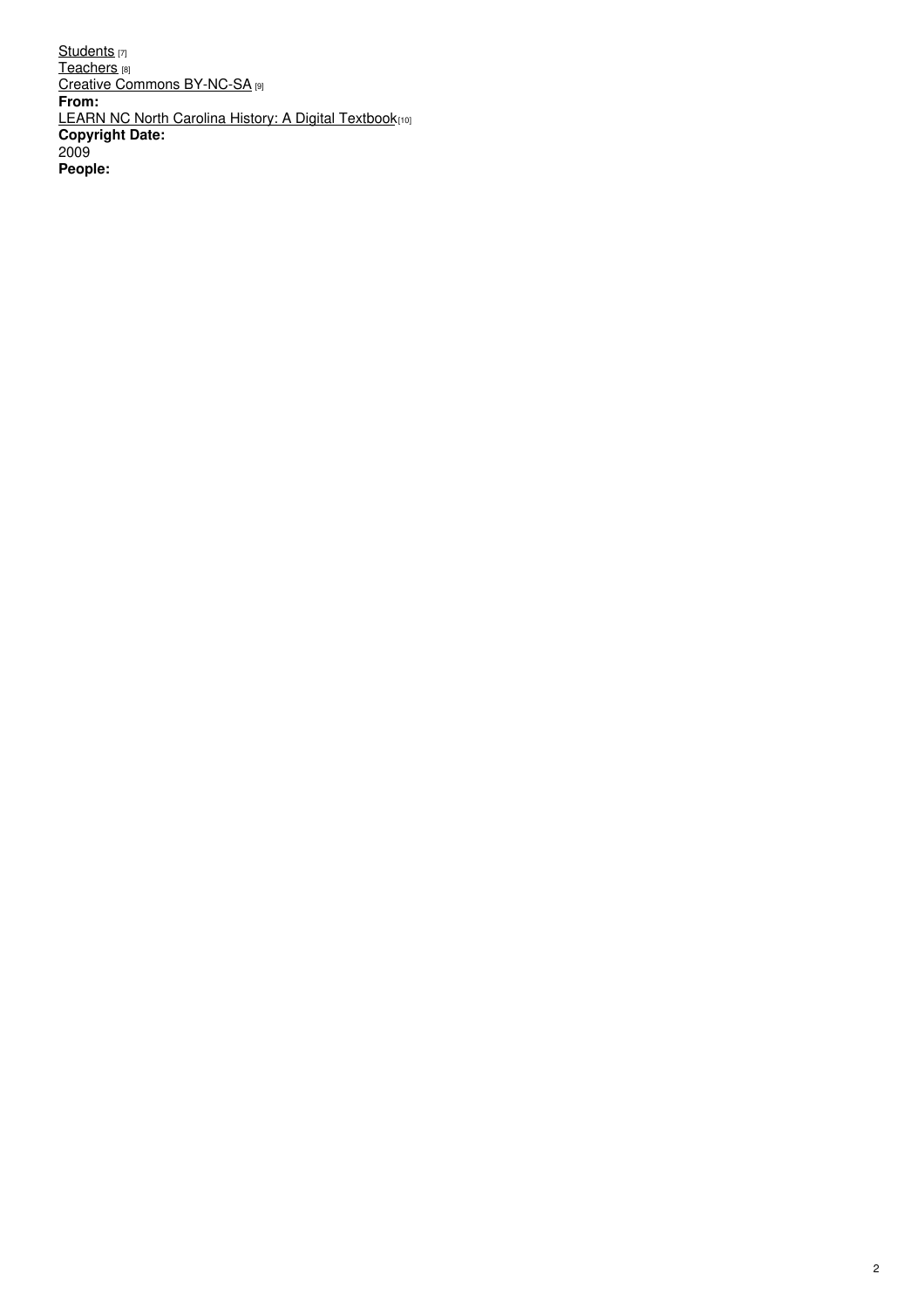

[11]

Timothy Thomas Fortune

3 January 2018